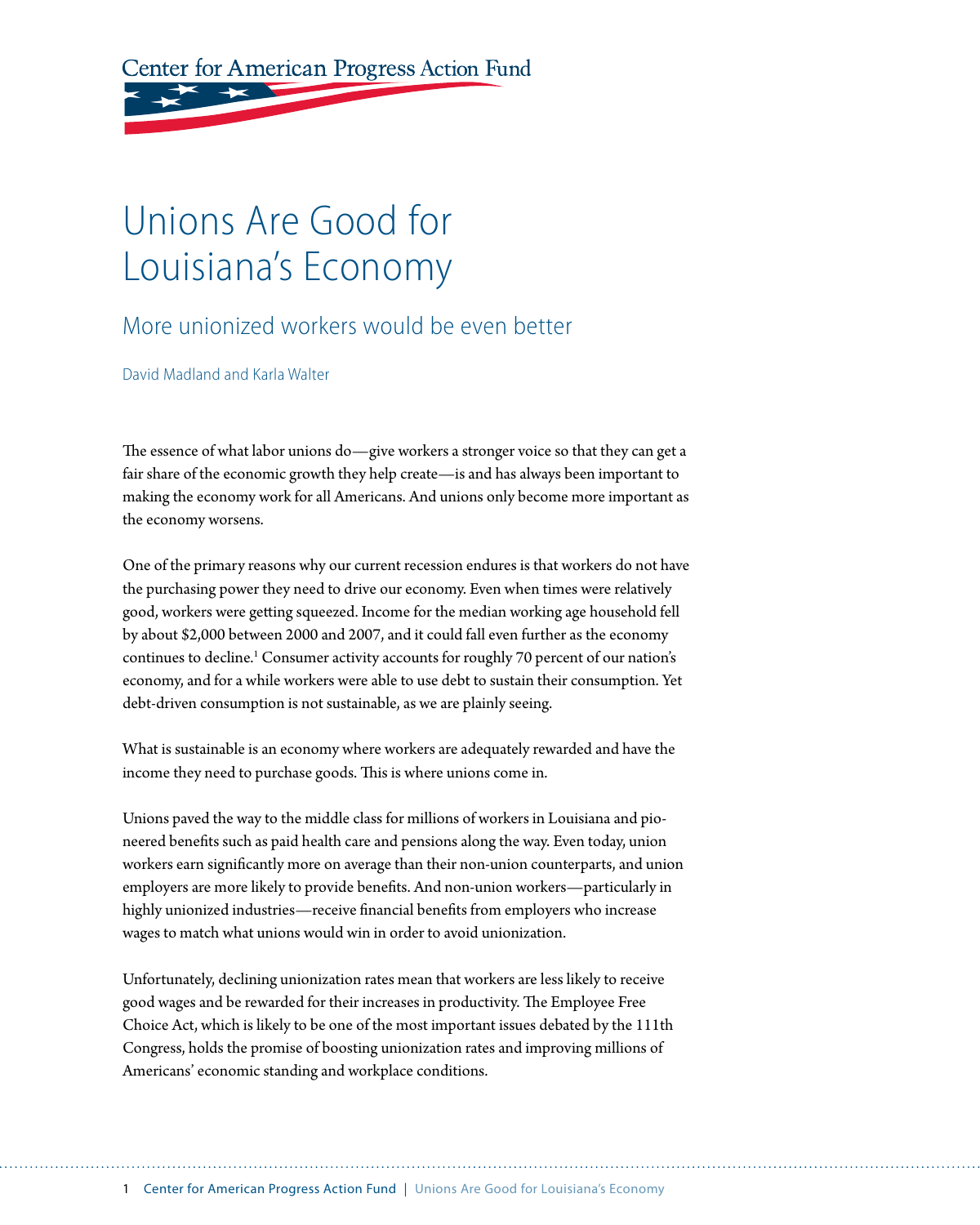#### Unions help workers achieve higher wages

Union members in Louisiana and across the country earn significantly more than nonunion workers. Over the four-year period between 2004 and 2007, unionized workers' wages in Louisiana were on average 6.9 percent higher than non-union workers with similar characteristics.<sup>2</sup> That means that, all else equal, Louisiana workers that join a union will earn 6.9 percent more—or \$1.25 more per hour in 2008 dollars—than their otherwise identical non-union counterparts.3

Yet union coverage rates have been declining for several decades. In 1983, the first year for which state level unionization data is available, 18.1 percent of workers in Louisiana were either members of a union or represented by a union at their workplace.<sup>4</sup> By 2008, that portion declined to 5.6 percent.<sup>5</sup>

### Workers' wage growth lags as American productivity increases

Workers helped the economy grow during this time period by becoming ever more productive, but they received only a small share of the new wealth they helped create. Throughout the middle part of the 20th century—a period when unions were stronger— American workers generated economic growth by increasing their productivity, and they were rewarded with higher wages.<sup>6</sup> But this link between greater productivity and higher wages has broken down.

Prior to the 1980s, productivity gains and workers' wages moved in tandem: as workers produced more per hour, they saw a commensurate increase in their earnings. Yet wages and productivity growth have decoupled since the late 1970s. Looking from 1980 to 2008, nationwide worker productivity grew by 75.0 percent, while workers' inflation-adjusted average wages in Louisiana increased by only 15.0 percent, which means that workers were compensated for only 20.0 percent of their productivity gains.<sup>7</sup>

The cost of benefits—especially health insurance—has increased over time and now accounts for a greater share of total compensation than in the past, but this increase is nowhere near enough to account for the discrepancy between wage and productivity growth.<sup>8</sup> For example, according to analysis by the Center for Economic and Policy Research, between 1973 and 2006 the share of labor compensation in the form of benefits rose from 12.6 percent to 19.5 percent.<sup>9</sup>

If Louisiana's workers were rewarded for 100 percent of their increases in labor productivity between 1980 and 2008—as they were during the middle part of the 20th century average wages would be \$27.58 per hour—52.2 percent higher than the average real wage in 2008.10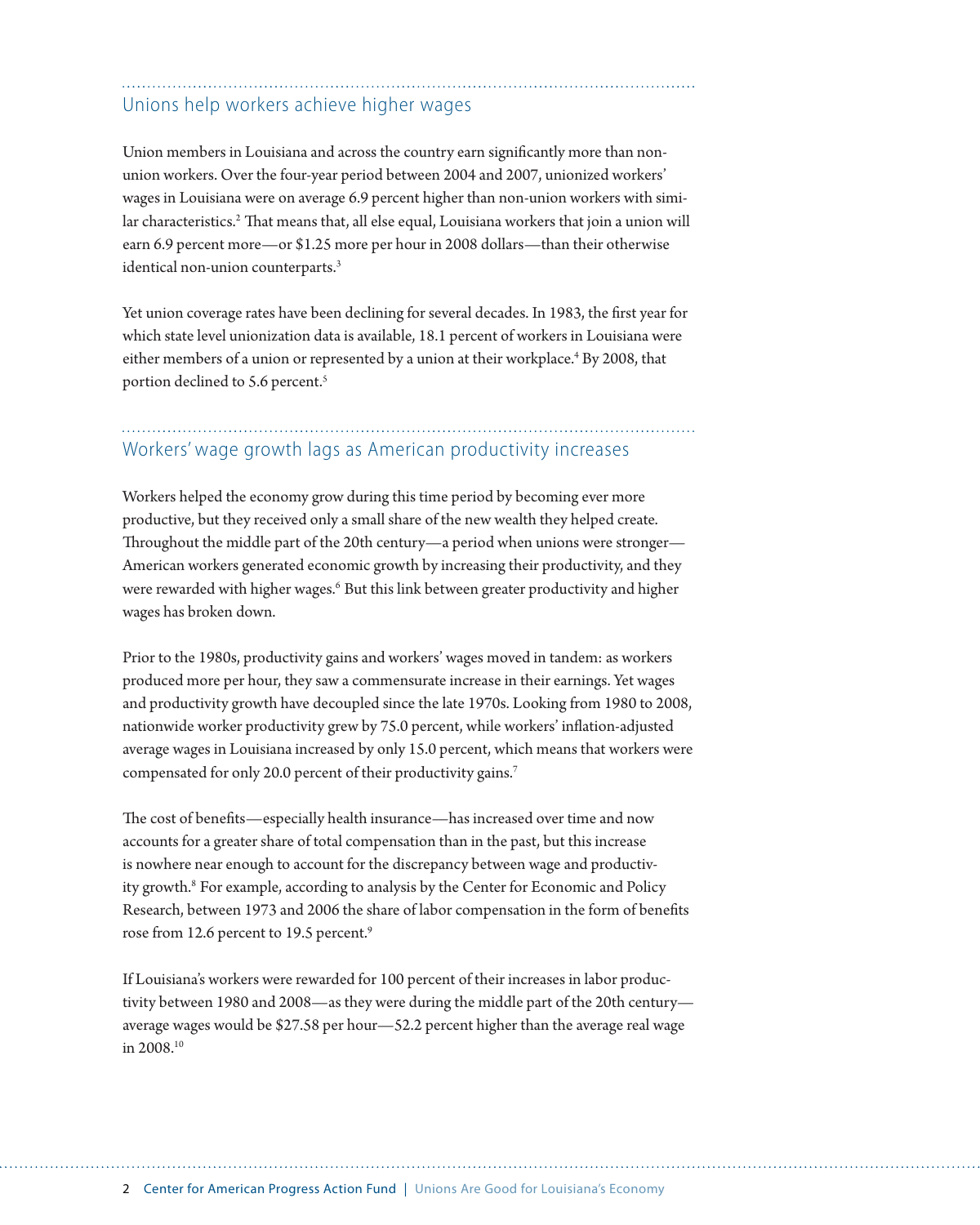### Unionization rewards workers for productivity growth

Slow wage growth has squeezed the middle class and contributed to rising inequality.11 But increasing union coverage rates could likely reverse these trends as more Americans would benefit from the union wage premium and receive higher wages. If unionization rates were the same now as they were in 1983 and the current union wage premium remained constant, new union workers in Louisiana would earn an estimated \$471 million more in wages and salaries per year.<sup>12</sup> If union coverage rates increased by just 5 percentage points over current levels, Louisiana's newly unionized workers would earn an estimated \$188 million more in wages and salaries per year.13 Non-union workers would also benefit as employers would likely raise wages to match what unions would win in order to avoid unionization.14

## Increased unionization would boost Louisiana's annual state wages

Union employers are also significantly more likely to provide benefits to their employees. Union workers nationwide are 28.2 percent more likely to be covered by employer-provided health insurance and 53.9 percent more likely to have employer-provided pensions compared to workers with similar characteristics who were not in unions.<sup>15</sup>

#### Conclusion

Nearly three out of five survey respondents from a Peter Hart Research Associates poll report that they would join a union if they could, but workers attempting to unionize currently face a hostile legal environment and are commonly intimidated by aggressive anti-union employers.16 The Employee Free Choice Act would help workers who want to join a union do so by ensuring fairness in the union selection process with three main provisions: workers would have a fair and direct path to join unions through a simple majority sign-up; employers who break the rules governing the unionization process would face stiffer penalties; and a first contract mediation and arbitration process would be introduced to thwart bad-faith bargaining.

Passing the Employee Free Choice Act and making it harder for management to threaten workers seeking to unionize would be good for Louisiana's workers. It would help boost workers' wages and benefits. And putting more money in workers' pockets would provide a needed boost for Louisiana's economy. Increasing unionization is a good way to get out of our current economic troubles.

*The Center for American Progress Action Fund would like to thank the Center for Economic and Policy Research for providing the state-by-state analysis of the union wage premium.*

#### **Annual state wages increase if unionization increased in Louisiana**

Wages earned statewide (in \$ billions)



Source: Authors' calculations based on CEPR estimates of the union premium from the Current Population Survey Micro-Data for all wage and salary workers 16 years and older; CAPAF analysis of the Current Population Survey and Current Employment Statistics Survey (National); and unionized workforce data from Barry T. Hirsch and David A. Macpherson, "Union Membership and Coverage Database from the Current Population Survey," available at http:// ww.unionstats.com (last accessed December 2008). Note: Total wages collected includes all hourly wage

and salary workers. Total wage data extrapolated from 2008 average state wage for wage and salary workers. The estimated total wages collected if unionization increased to the 1983 level does not include any estimate of the wage benefit to non-union workers. Estimated total wages would be higher if this benefit were included.